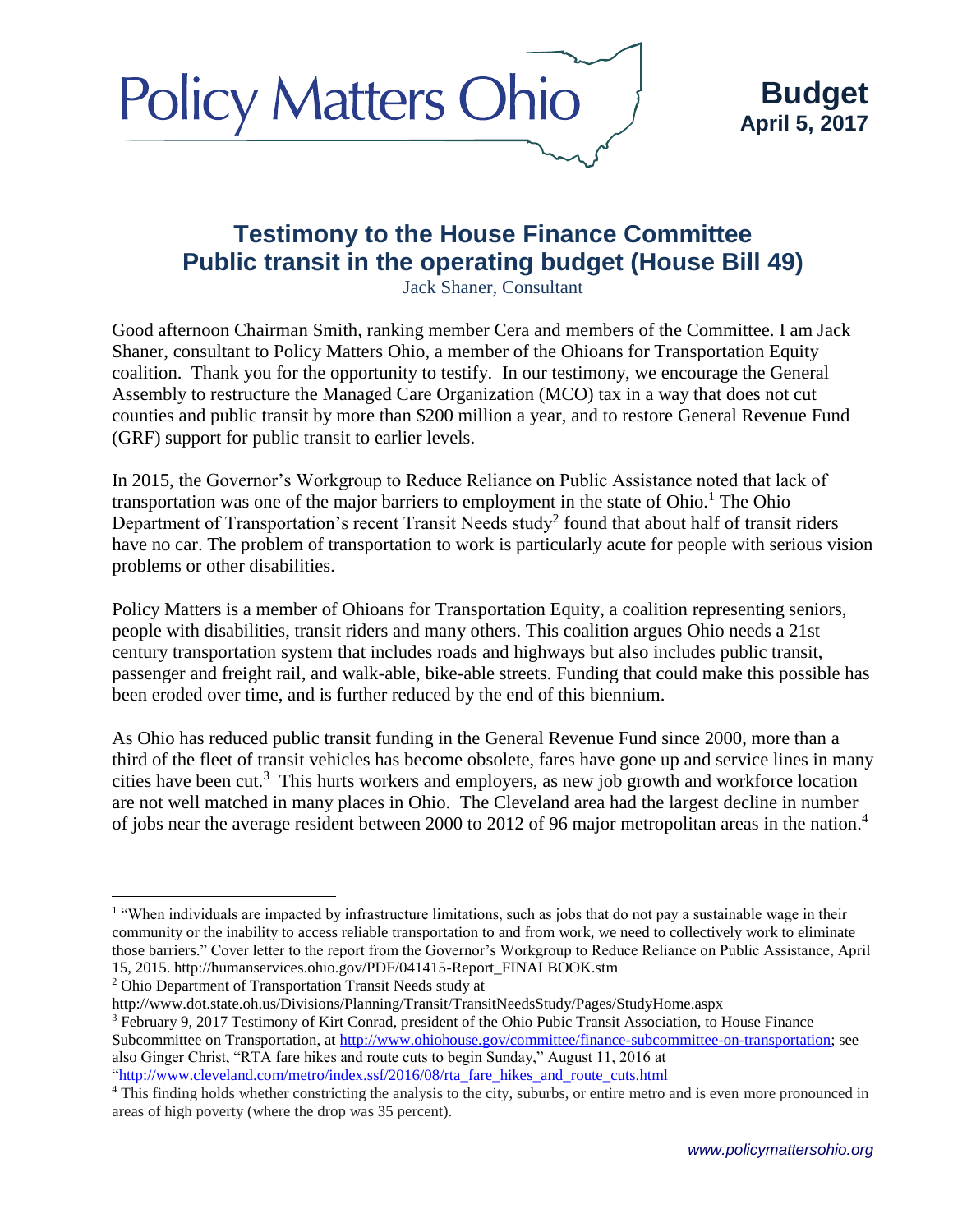The state could help more people access a ride to work. The Ohio Department of Transportation's "Ohio Transit Needs" study found market demand for 37.5 million more rides than our system can deliver. The study found a \$650 million gap between funding and the needs of Ohio's 61 public transit entities in 2015, a gap which grows to \$1 billion by 2025. <sup>5</sup> The study proposed Ohio start funding public transit at \$120 million a year, a target that grows to \$185 million a year by 2025. We support those recommendations.

But the governor's budget lets public transit fall further behind during this biennium. Total funding proposed, between federal flex funds of the Ohio Department of Transportation budget (House Bill 26) and the house operating budget (House Bill 49) total \$40 million a year – a \$10 million increase over 2017 – but changes to the state sales tax base, upon which the large public transit agencies levy a local sales tax, offset the entire state budget by 2019.

The removal of the Medicaid Managed Care Organizations (MCOs) from the state sales tax base takes almost \$40 million a year out of the system by 2019. While the governor's budget provides transitional funding in fiscal year 2018 to mitigate this loss, this aid vanishes by fiscal year 2019.

Lawmakers can address this loss in the operating budget. The state restructured the Medicaid managed care organization tax to meet federal requirements and make itself whole, but left local public transit and counties out of the new structure. The new tax has been presented as a done deal because it meets federal approval, but legislators have not been given the opportunity to analyze how it might be configured to replace the old tax more completely. Rates of the proposed replacement tax could be adjusted to replace the local government share. An entirely different configuration - one that also meets federal requirements - might offer a better solution. We call for an open and transparent analysis and a replacement tax that holds public transit and counties harmless.

The General Assembly should also appropriate more GRF funding than the \$7.3 million per year proposed in the governor's budget. An additional \$25 million in GRF funding could be used as matching funds to help rural transit agencies and those in smaller cities and towns match federal capital dollars to restore and expand their fleets and services.

Better funding for public transit could come from closing tax breaks in Ohio's \$9 billion tax expenditure budget. We attach a description of Governor Kasich's recommendations from the current budget proposal, and also from his budget proposal for 2016-17. These tax breaks total far more than the \$120 million we request for annual public transit funding.

Thank you for this opportunity to testify. I would be glad to answer questions.

 $\overline{a}$ 

<sup>5</sup> Ohio Department of Transportation Transit Needs Study and Findings Snapshot at http://www.dot.state.oh.us/divisions/planning/transit/transitneedsstudy/Pages/StudyHome.asp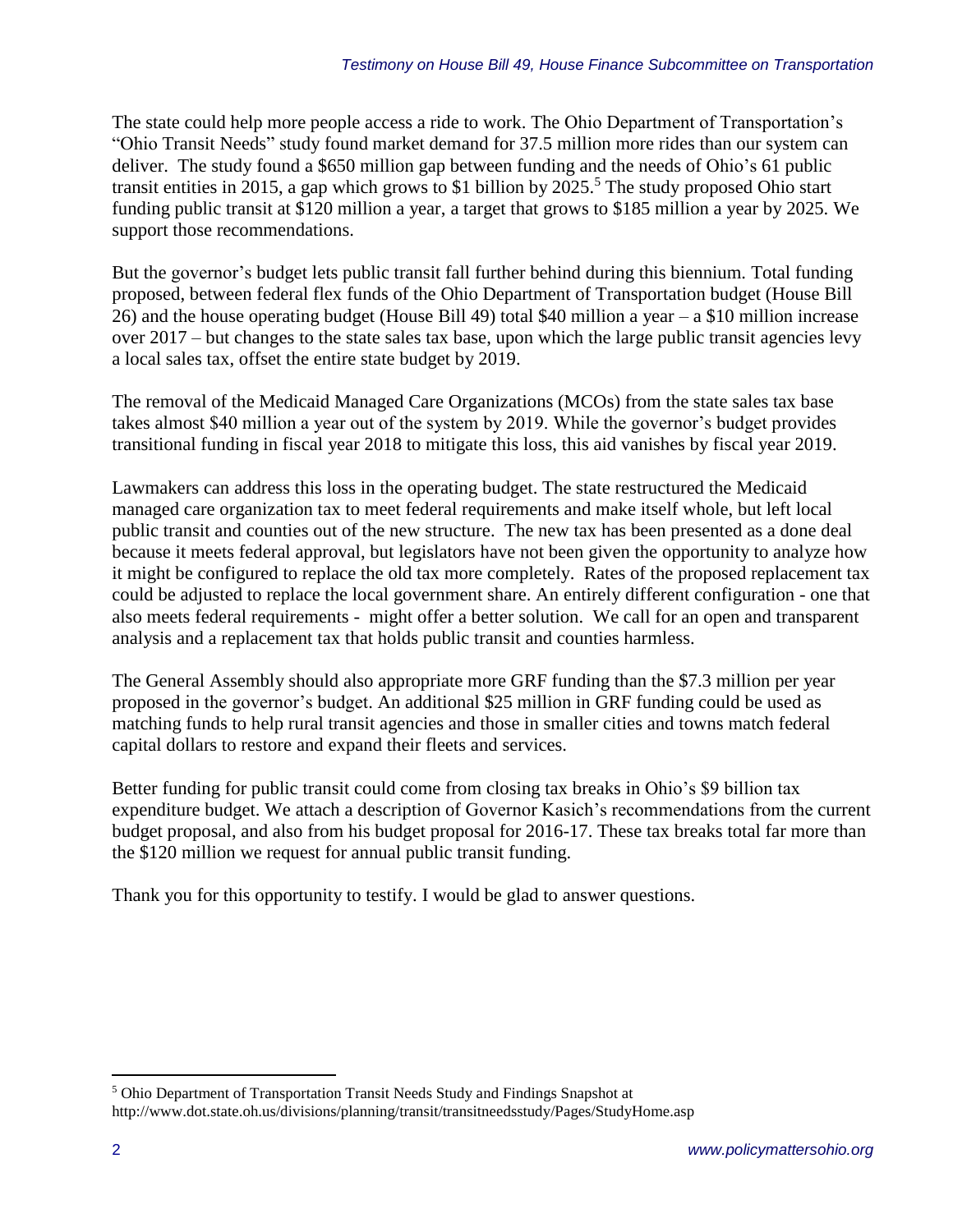# A Long Ride to Work: Job Access and Public<br>Transportation in Northeast Ohio

In an analysis published in November 2015 by the Federal Reserve Bank of Cleveland's Community Development Department, the authors manuscular the largest share of Northeast Ohio's workforce—workers with only high school diplomas—experiences the lowest levels of job<br>access. Also, in most outlying counties, less than 10 percent of regional jobs can be a



There are **108.826** total jobs within these employment centers. The good news is that 34% of the workforce can reach the top employment center by public transit. With 177.157 total jobs, Downtown-University Circle-Ohio City is unparalleled in Ohio in terms of iob density.

THE MOST TRANSIT-ACCESSIBLE

**INDUSTRIES IN CUYAHOGA** 

1.

 $\overline{2}$ 

3.

4.

5.

**ORDER** 

**COUNTY ARE, IN DESCENDING** 

### **TRANSIT ACCESS LACKING, BUT NOT EVERYWHERE AND NOT FOR ALL INDUSTRIES**

The Cleveland metropolitan statistical area (MSA) ranks in the top 20 among major metro transit systems for service frequency (i.e., the typical wait time during rush hour for a bus or train) in both the city and its suburbs, but it's in the bottom half of MSAs in terms of jobs accessible by transit.

Less than one-third (31%) of the jobs in Northeast Ohio are transit accessible, or can be accessed by public transit in 90 minutes or less.



#### Percent of jobs that are transit accessible, by county

# **WHAT CAN LEADERS DO TO IMPROVE JOB ACCESS?**

- $\bullet$ Target investment to improve transit and pedestrian facilities at key suburban employment centers
- Increase intercounty transit options
- Develop innovative and collaborative funding strategies to promote accessible communities across the region



The Federal Reserve Bank of Cleveland's community development team conducts applied research, analyzes data and trends, provides technical assistance to organizations, and convenes meetings to bring together key players in community and economic development. The aim is to promote economic growth and financial stability, especially in low- and moderate-income areas, and to deepen the understanding of issues affecting communities.

**MINORITY** 

**WORKERS** 

**ARE MORE** 

**EMPLOYED** 

**AT TRANSIT-**

**ACCESSIBLE JOBS** Around

workers and 37%

compared to 28% of white workers.

47% of black

of Hispanic workers have

iobs that are accessible by transit in 90 minutes or less,

**LIKELY TO BE** 

Search a comprehensive collection of Federal Reserve community development resources related to affordable housing, neighborhood revitalization,

**Read it all:** 

workforce development, and more at fedcommunities.org.

The views expressed here are those of the authors and do not necessarily represent the views of the Federal Reserve Bank of Cleveland or the Federal Reserve Sy Brett Barkley and Alexandre Gomes-Pereira, Federal Reserve Bank of Cleveland

# FEDERAL RESERVE BANK of CLEVELAND